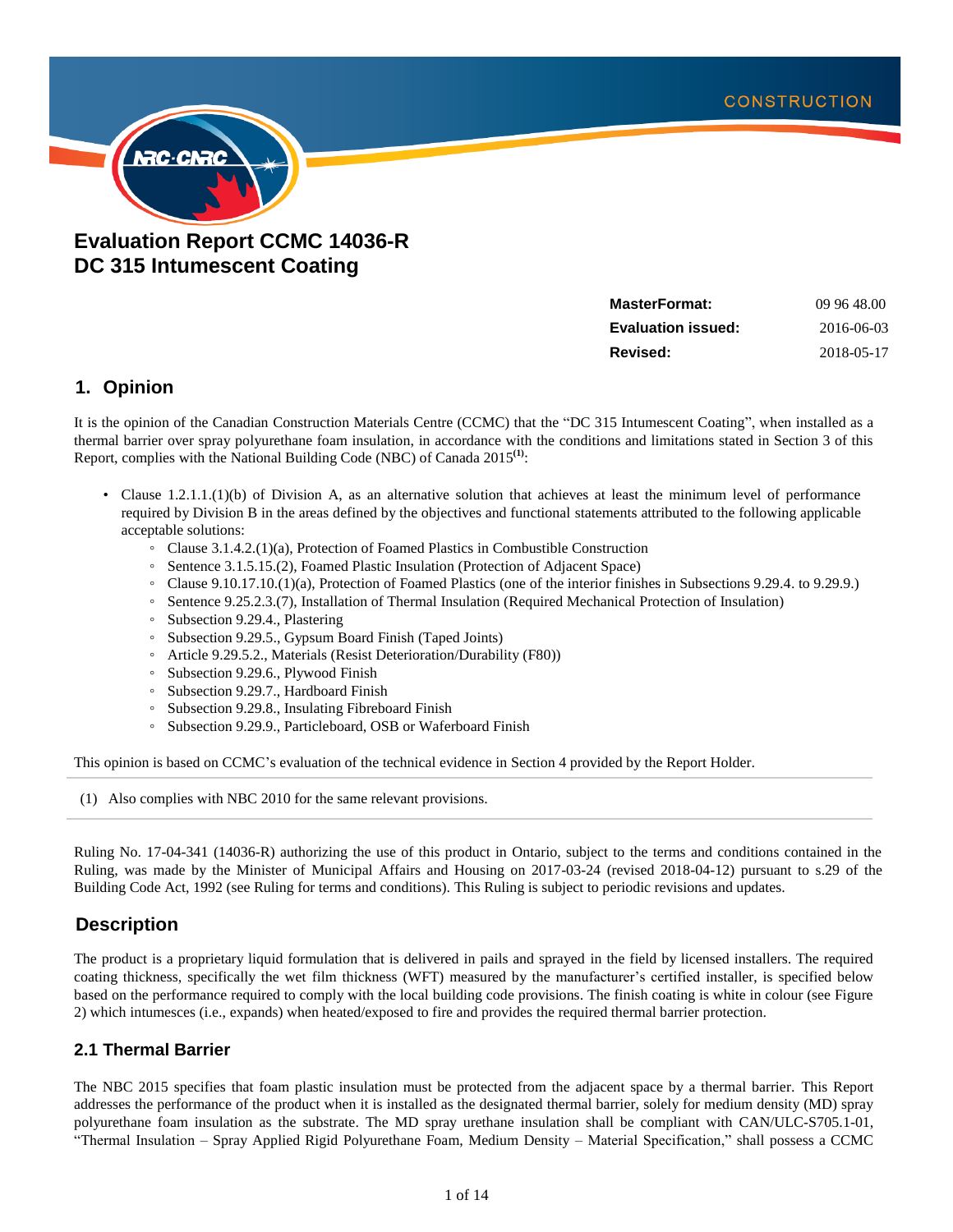Listing and shall be installed in compliance with CAN/ULC-S705.2-05, "Thermal Insulation – Spray Applied Rigid Polyurethane Foam, Medium Density – Application," following the Report Holder's Site Quality Assurance Program (SQAP).

### **2.1.1 Part 9 and Part 3 Combustible Construction**

The interior finishes specified in Subsections 9.29.4. to 9.29.9. of Division B of the NBC 2015 are permitted thermal barrier solutions for use in buildings permitted to be of Combustible Construction. In lieu of these interior finishes, the installer/contractor may have this intumescent coating product installed, to protect combustible spray polyurethane insulation only, in order to satisfy code requirements for the protection of foamed plastic insulation specified in Clauses 9.10.17.10.(1)(a) and 3.1.4.2.(1)(a) allowing for the occupancy of a building. An example where this product may be used could include an unfinished basement, garage or attic space.

### **2.1.2 Part 3, Non-combustible Construction**

As specified in Sentence 3.1.5.15.(2) of Division B of the NBC, a foamed plastic insulation must be protected from the adjacent space by any of five (5) prescribed acceptable solutions, specifically:

- a) 12.7-mm gypsum board on framing;
- b) plaster and lath mechanically fastened (no thickness given);
- c) masonry (no thickness given);
- d) concrete (no thickness given), or
- e) any thermal barrier that meets Classification B as per CAN/ULC-S124-06, "Test for the Evaluation of Protective Coverings for Foamed Plastic."

Subsequent to original the Part 9 product evaluation, the proponent sought compliance as an alternative solution to the acceptable solutions outlined in Sentence 3.1.5.15.(2) of Division B of the NBC 2015. The equivalency to Part 3 non-combustible buildings and results are discussed in Section 2.2.2 and outlined in Appendix C whereby this product has demonstrated to provide 'equal or better' performance than the prescribed acceptable solutions in (a) and (e) above.

N.B: This product has not qualified for use in noncombustible buildings, greater than 18m and that are not sprinklered (Sentence 3.1.15.(3))

### **2.2 Levels of Performance**

### **2.2.1 Part 9 and Part 3, Combustible Construction**

As noted in Appendix B of this Report, the provinces and territories have been consulted on what would constitute the Code benchmark performance that should be considered from the list of interior finishes outlined in Subsections 9.29.4. to 9.29.9 of Division B of the NBC 2015. The opinions varied based on whether the minimum performance of the interior finish (i.e., 11-mm fibreboard) is appropriate or whether the minimum performance being currently provided in houses as common practice (i.e., 12.7-mm drywall) should be the benchmark. In addition, the provinces and territories provided an opinion as to whether the spray polyurethane in the cavity 'only' should be protected or whether the lumber studs and/or ceiling joists should also be protected. The recommendations are provided in Appendix B. However, the provincial and territorial regulators acknowledge that the approval rests with the local AHJ. Therefore, the performance-levels provided in Table 2.2.1 and, whether only the cavity insulation needs to be protected, is for decisionmaking by the local AHJ in their approval process.

The performance of the intumescent coating as an effective thermal barrier was determined based on the "time-to-flashover" within a full-room fire test. Appendix A outlines the test method and time-to-flashover criterion. When the product is to be installed as the designated thermal barrier over MD spray polyurethane, the DC 315 thermal barrier comprises two (2) spray components: a primer and the "DC 315 Intumescent Coating" at a specific thickness based on the target performance being sought by the AHJ (see Table 2.2.1).

| <b>Performance Level in</b><br>CAN/ULC-9705-13 Test <sup>(1)</sup> | Equivalence                                                           | Primer Thickness <sup>(2)</sup><br>(wet film thickness [WFT]) | DC 315 Thickness<br>(WFT) |
|--------------------------------------------------------------------|-----------------------------------------------------------------------|---------------------------------------------------------------|---------------------------|
| 10 min. to flashover                                               | Interior finishes described in<br>Subsections 9.29.4. through 9.29.9. | 3 mil                                                         | 20 mil                    |
| 20 min. to flashover                                               | 12.7-mm gypsum board                                                  | 3 mil                                                         | 24 mil                    |

**Table 2.2.1 Chart for Thickness for Target Performance**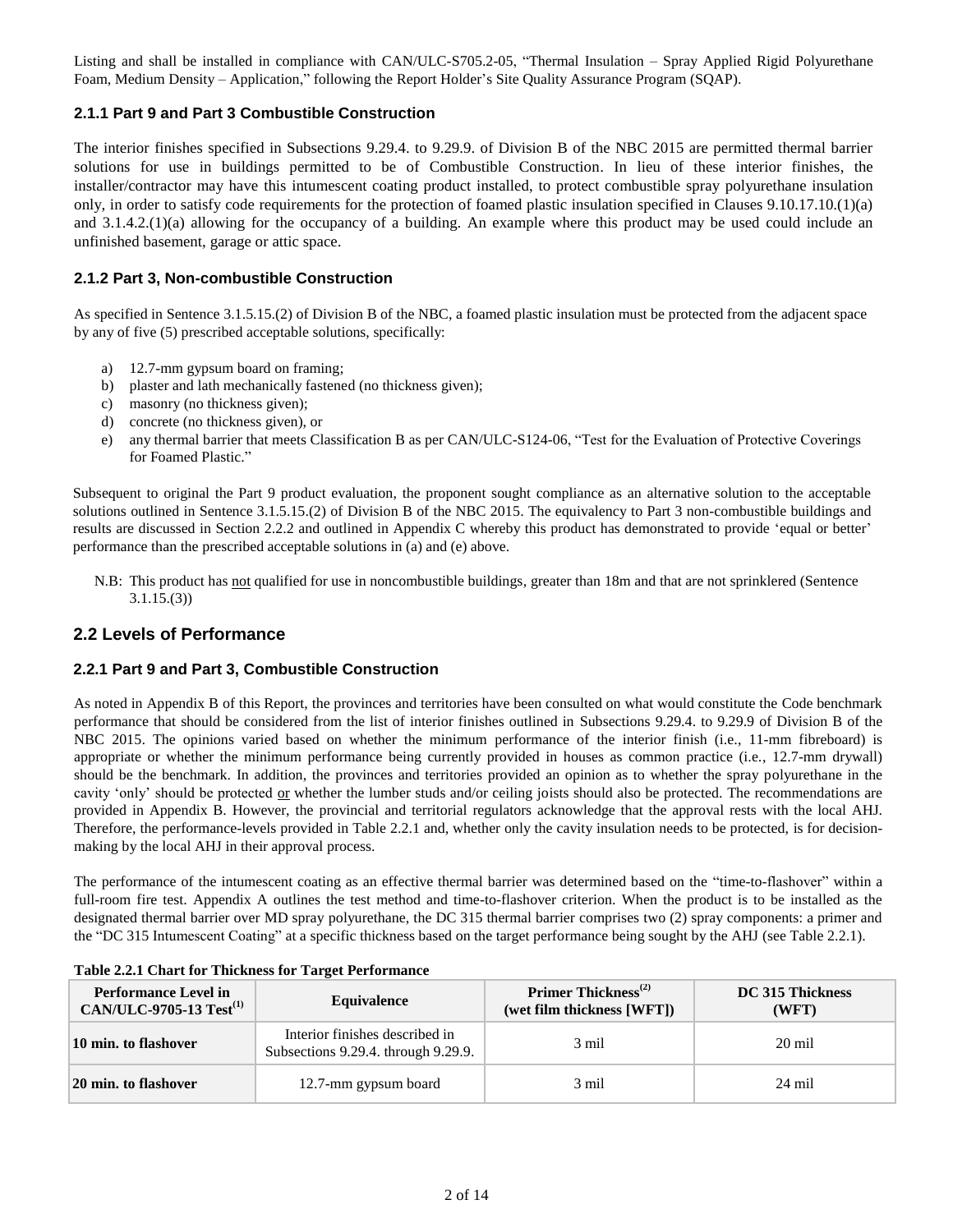### **Notes to Table 2.2.1:**

- (1) The option of a 10-min or 20-min time-to-flashover is to be decided by the local AHJs to determine the level of performance that is deemed acceptable based on the performance outlined in Table 4.1.3, the full-scale room fire test protocol outlined in Appendix A and the Provincial/Territorial consultation in Appendix B.
- (2) Sherwin Williams DTM Bonding Primer.

### **2.2.2 Part 3, Non-combustible Construction**

As outlined in Section 2.2.1 of this Report, a second round of consultation was undertaken with the provinces and territories (P/T) with respect to compliance of the product with any of the five (5) acceptable solutions outlined in Sentence 3.1.5.15.(2) of Division B of the NBC 2015 (see 2.1.2. above). Some P/T members considered compliance with Clause 3.1.5.15.(2)(a) was already achieved by the product (at 24 mil thickness), i.e., it demonstrated equivalency to 12.7 mm gypsum board. However, some questions arose concerning the equivalency in performance to other Part 3 acceptable solutions. The acceptable solutions in Clauses 3.1.5.15.(2)(b) to (d) do not specify an explicit material thickness for comparison. Equivalency testing to the acceptable solution in Clause 3.1.5.15.(2)(e) was considered to determine where this product (at 24 mil thickness) lies with respect to more than one acceptable solution, as was done with the Part 9 acceptable solutions covered in Table 4.1.3.

Therefore, in addition to the detailed Part 9 full-scale room testing carried out in accordance with CAN/ULC-9705 and described below for Part 9, a second phase of testing in a full-scale room fire test was undertaken to determine the benchmark performance of the acceptable solution specified in Sentence 3.1.5.15.(2)(e), which pertains to any thermal barrier that meets Classification B as per CAN/ULC-S124. The intent of testing more than one NBC-specified acceptable solution, following the same full-scale room test, is so that a proper comparison can be made to determine equivalency in performance. Appendix C shows a Summary Table (Table C1) outlining the product's equal or better performance as an alternative solution against the listed NBC-prescribed acceptable solutions for both Part 9 and Part 3.

### **2.3 Installation**

The product is applied by installers approved by the manufacturer, International Fireproof Technology Inc. (IFTI), which follows the IFTI field quality assurance program (FQAP) for their site-manufactured thermal barrier.



**Figure 1. Example of application where the product may serve as a thermal barrier over MD spray urethane ceiling cavity insulation (and joists)(1) within the ceiling of wood-frame garages. (Photo shows spray foam still to be protected with the DC 315 thermal barrier.)**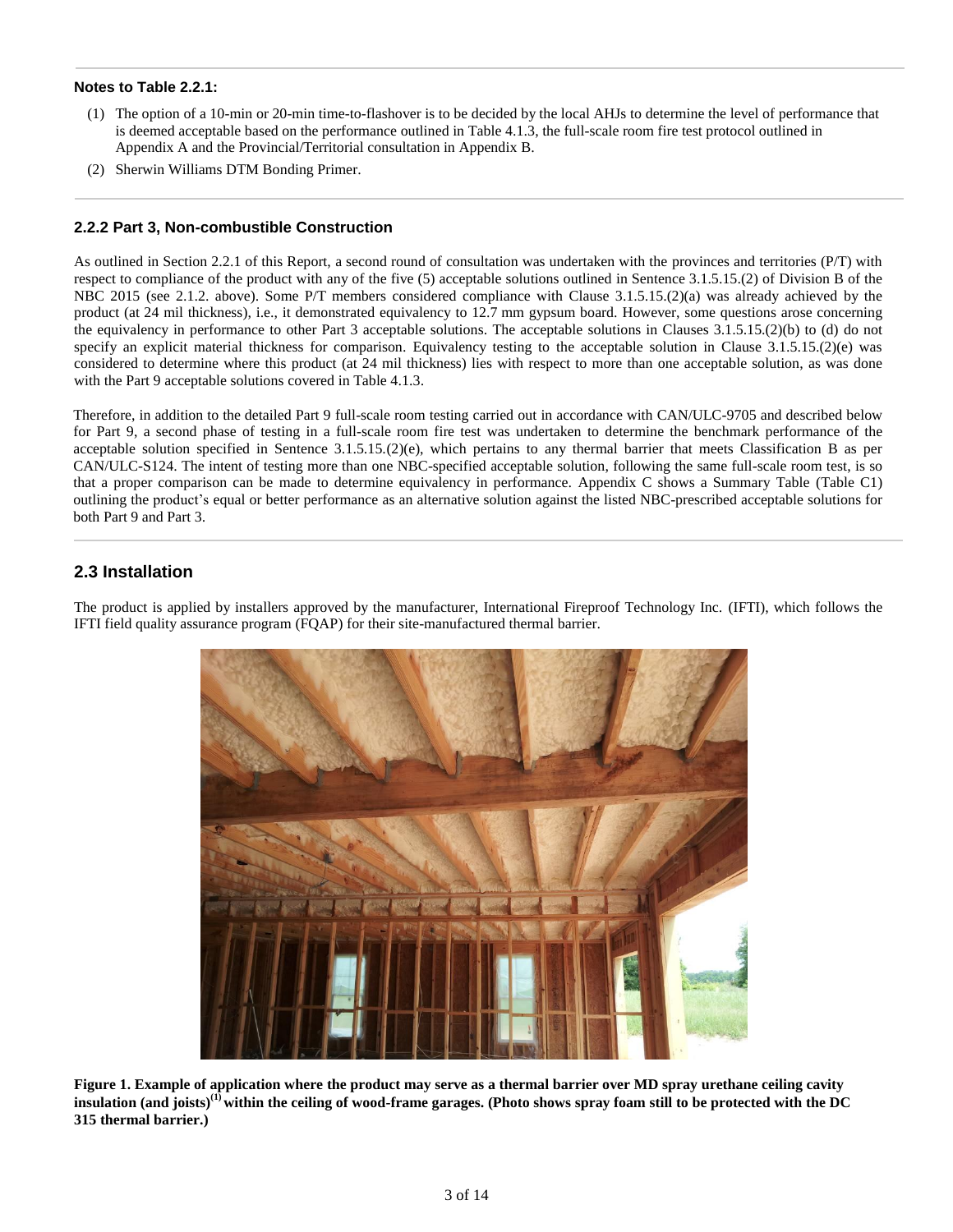

**Figure 2. Example of application where the product (white) serves as the thermal barrier over MD spray urethane cavity insulation (and overexposed studs/joists) (1) in wood-frame basement walls and ceiling.**

#### **Note to Figures 1 and 2:**

(1) Currently, panel products installed as the designated thermal barrier protect both the foam plastic within the cavity and the wood stud or joist. The protection of the studs is not required by Code. As noted below, some regulators opined that in some cases both the foam plastic and the stud or joist should be protected. In particular, in the case of prefabricated I-joists as supporting floors above the garage, it was considered appropriate to protect the exposed I-joist web and flange as well as the MD spray polyurethane within the joist space.

## **2. Conditions and Limitations**

CCMC's compliance opinion in Section 1 is bound by the "DC 315 Intumescent Coating" being used in accordance with the conditions and limitations set out below:

- The "DC 315 Intumescent Coating" may serve as a thermal barrier over MD spray polyurethane foam insulation in Part 9 and Part 3 Buildings as outlined below.
- Where the NBC Part 9 interior finishes (Clause 9.10.17.10.(1)(a) of the NBC 2010/2015) will be deemed acceptable by the AHJ, as the performance benchmark for this alternative solution, the DC315 protection which prevents the foamed plastic from reaching flashover in the first 10 min following CAN/ULC-9705 shall be installed.
- For Part 9 or Part 3 buildings permitted to be of combustible construction, where the 12.7-mm gypsum board will be deemed acceptable by the AHJ as the performance benchmark for this alternative solution, the DC315 protection which prevents the foam plastic from reaching flashover in the first 20 min following CAN/ULC-9705 shall be installed.
- For Part 3 buildings required to be on non-combustible construction, where acceptable solutions of 12.7-mm gypsum board (Clause 3.1.5.15.(2)(a)) or Classification B, ULC S124-compliant product (Clause 3.1.5.15.(2)(e)) are deemed acceptable by the AHJ as the performance benchmark for this alternative solution, the DC315 protection which prevents the foam plastic from reaching flashover in the first 20 min following CAN/ULC-9705, shall be installed.
- In New Brunswick, the Fire Prevention Act requires that foamed plastic insulation must be protected by one of the following: a thermal barrier which provides 15 minutes of protection when tested in accordance with ULC s101, 16-mm thick gypsum board, or any other material which the fire marshal approves. Determining equivalent performance of the DC315 to these acceptable solutions was outside the scope of this evaluation.
- When the spray polyurethane is installed as a cavity insulation, the insulation shall be protected and the exposed portion of wall studs or ceiling joists shall also be protected by the DC 315 coating when required by the local AHJ.
- The installation shall be carried out by IFTI-approved installers carrying an IFTI licensing card and following the IFTI field quality control procedures.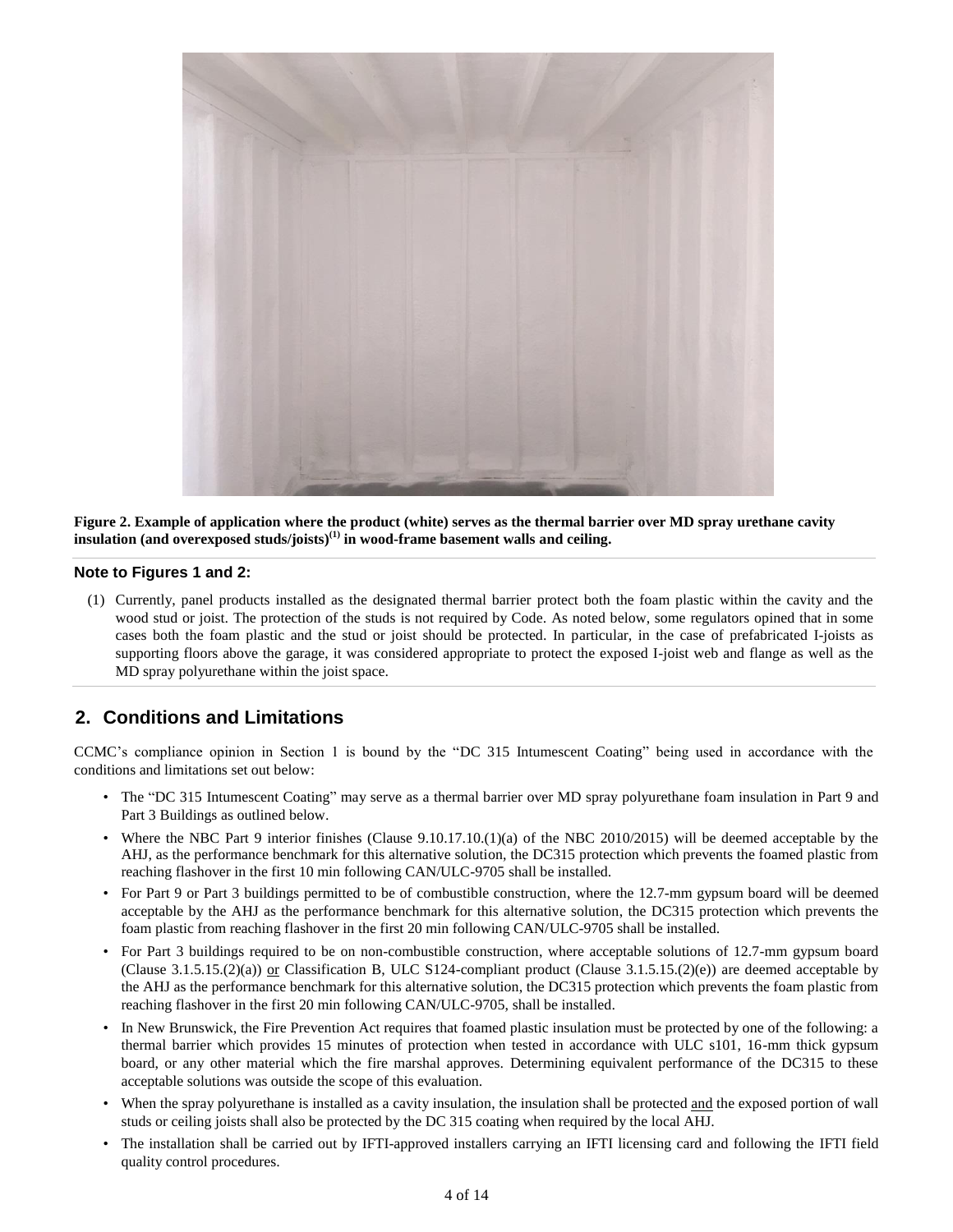• The product must be clearly identified with the phrase "CCMC 14036-R" on the DC 315 container label.

### **3. Technical Evidence**

CCMC's Technical Guide for "Intumescent Coating as a Thermal Barrier over Spray Urethane Insulation" sets out the nature of the technical evidence required by CCMC to enable it to evaluate a product as an alternative solution in compliance with the NBC 2015. The Report Holder has submitted test results and other data for CCMC's evaluation. Testing was conducted at an independent laboratory recognized by CCMC. The corresponding test results for the "DC 315 Intumescent Coating" are summarized below.

### **4.1 Performance Requirements**

### **4.1.1 Characteristic Properties ─ Paint/Coatings**

|  | Table 4.1.1 Results of Testing the Material Properties of the Product |  |  |
|--|-----------------------------------------------------------------------|--|--|
|  |                                                                       |  |  |

| <b>Property</b>                                   | Unit            | Test Method <sup>(1)</sup>                                           | Requirement  | <b>Result</b>                               |
|---------------------------------------------------|-----------------|----------------------------------------------------------------------|--------------|---------------------------------------------|
| <b>Flashpoint (Pensky-</b><br>Martens closed cup) | $\rm ^{\circ}C$ | As per Section 3.1 of<br>CGSB 1-GP-71 (uses apparatus of ASTM D 93)  | Min. 35      | $>100^{\circ}$ C                            |
| Consistency                                       | Kerbs           | As per Section 4.5 of<br>CGSB 1-GP-71 (uses apparatus of ASTM D 562) | Min. 85      | $850 - 1700$                                |
| Drying time                                       |                 | As per Section 5.1 of<br>CGSB 1-GP-71 or ASTM D 7488                 | Report value | To recoat: Up to $6 h$<br>Dry through: 24 h |
| Solid content                                     | $\frac{0}{0}$   | As per Section 2.2 of<br>CGSB 1-GP-71 or ASTM D 2697                 | Min. 40%     | 67%                                         |
| <b>Lead content</b>                               | ppm             | Health Canada Method C02                                             | < 100        | $Pass^{(1)}$                                |
| <b>Phthalates content</b>                         | ppm             | Health Canada Method C34                                             | $< 1\%$      | $Pass^{(1)}$                                |
| Volatile organic<br>compound (VOC)                | g/1             | <b>ASTM D 2369</b>                                                   | < 50         | 47                                          |

#### **Notes to Table 4.1.1:**

- (1) The lead content falls under the *Consumer Product Safety Act*. Testing by ITS has confirmed that the DC 315 is not classified for WHMIS or for *Consumer Chemicals and Containers Regulations* (CCCR), as DC 315 contains no hazardous material in excess of 1%. Chemically, lead is not a component in the DC 315 formulation.
- (2) The phthalates, which are contained in polyvinyl chloride (PVC), fall under the *Consumer Product Safety Act* intended for children's toys and furniture. Per Table Note 1, the DC 315 is not classified under WHMIS or CCCR because the formulation has no hazardous material in excess of 1%. Therefore, phthalates, if present are  $< 1\%$ .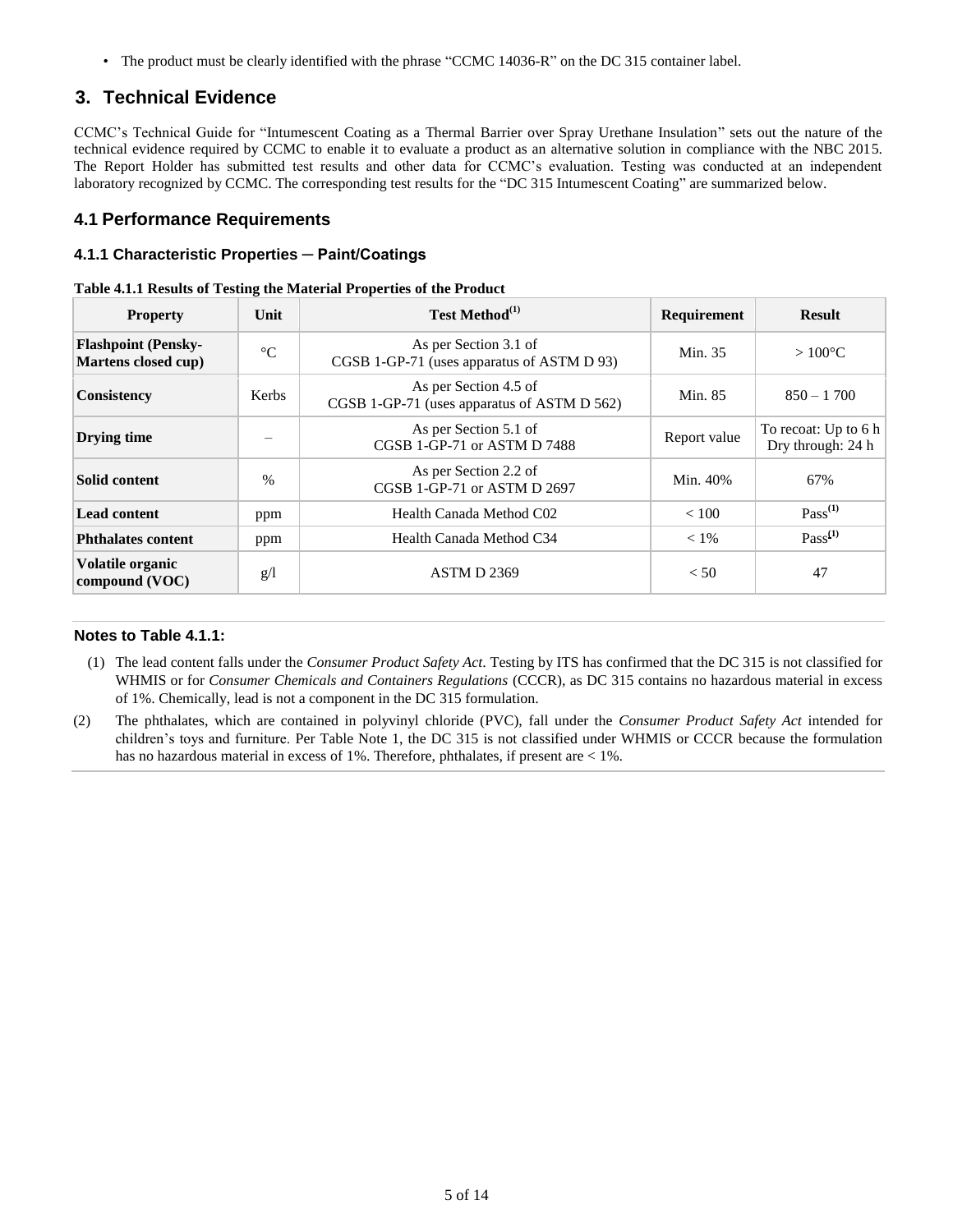### **4.1.2 Resistance to Deterioration - Paint/Coatings**

| <b>Property</b>                                               | <b>Test Method</b>                                 | Requirement                                                                                                              | <b>Result</b>                           |
|---------------------------------------------------------------|----------------------------------------------------|--------------------------------------------------------------------------------------------------------------------------|-----------------------------------------|
| <b>Flexibility</b>                                            | ASTM D 522                                         | No cracking or peeling on a<br>12.5-mm mandrel                                                                           | Pass<br>$9.5$ mm $(3/8$ in.)            |
| <b>Self-lifting</b>                                           | As per Section 132.1 of<br><b>CGSB 1-GP-71</b>     | No blistering, wrinkling,<br>loosening, softening or other<br>defects due to the application<br>of a second similar coat | N/A<br>DC 315 is applied in one<br>coat |
| Adhesion to substrate at specified<br>thickness (with primer) | <b>ASTM D 3359.</b><br>Method A                    | Min. adhesion rating: 4A                                                                                                 | 5A                                      |
| Adhesion to substrate – resistance to<br>high humidity        | <b>ASTM D 3359,</b><br>Method A after conditioning | Min. adhesion rating: 4A                                                                                                 | 5B                                      |
| <b>Adhesion – pulloff strength</b>                            | <b>ASTM D 4541</b>                                 | Report value                                                                                                             | 50 psi                                  |
| <b>Impact resistance, 7-days dry</b>                          | <b>ASTM D 2794</b>                                 | Direct: 30 in./lb<br>Indirect: 10 in./lb                                                                                 | (1)                                     |
| <b>Moisture resistance</b>                                    | ASTM D 4585<br><b>Moisture Protocol</b>            | No blistering, wrinkling or<br>loss of adhesion<br>(Adhesion ASTM D 3359)                                                | Pass                                    |
| <b>Fungal/mildew resistance</b>                               | <b>ASTM C 1338</b>                                 | No more fungal growth than<br>control specimen                                                                           | $Pass^{(2)}$                            |
| Water vapour permeance (WVP)                                  | ASTM E 96/E 96M-13<br>(Desiccant Method)           | Report value                                                                                                             | 977 ng/(Pa $\cdot$ s·m <sup>2</sup> )   |

|  | Table 4.1.2 Results of Testing the Material and Environmental Conditioning/Aging of the Product |
|--|-------------------------------------------------------------------------------------------------|
|  |                                                                                                 |

### **Notes to Table 4.1.2:**

(1) The small-scale impact tests are superseded by the full-scale tests in Table 4.1.4.

(2) The fungal testing was conducted at a recognized lab following a similar test method for fungal defacement (ASTM D 5590). No defacement (i.e., no microorganisms) was found after four (4) weeks at 28°C and 90% relative humidity (RH).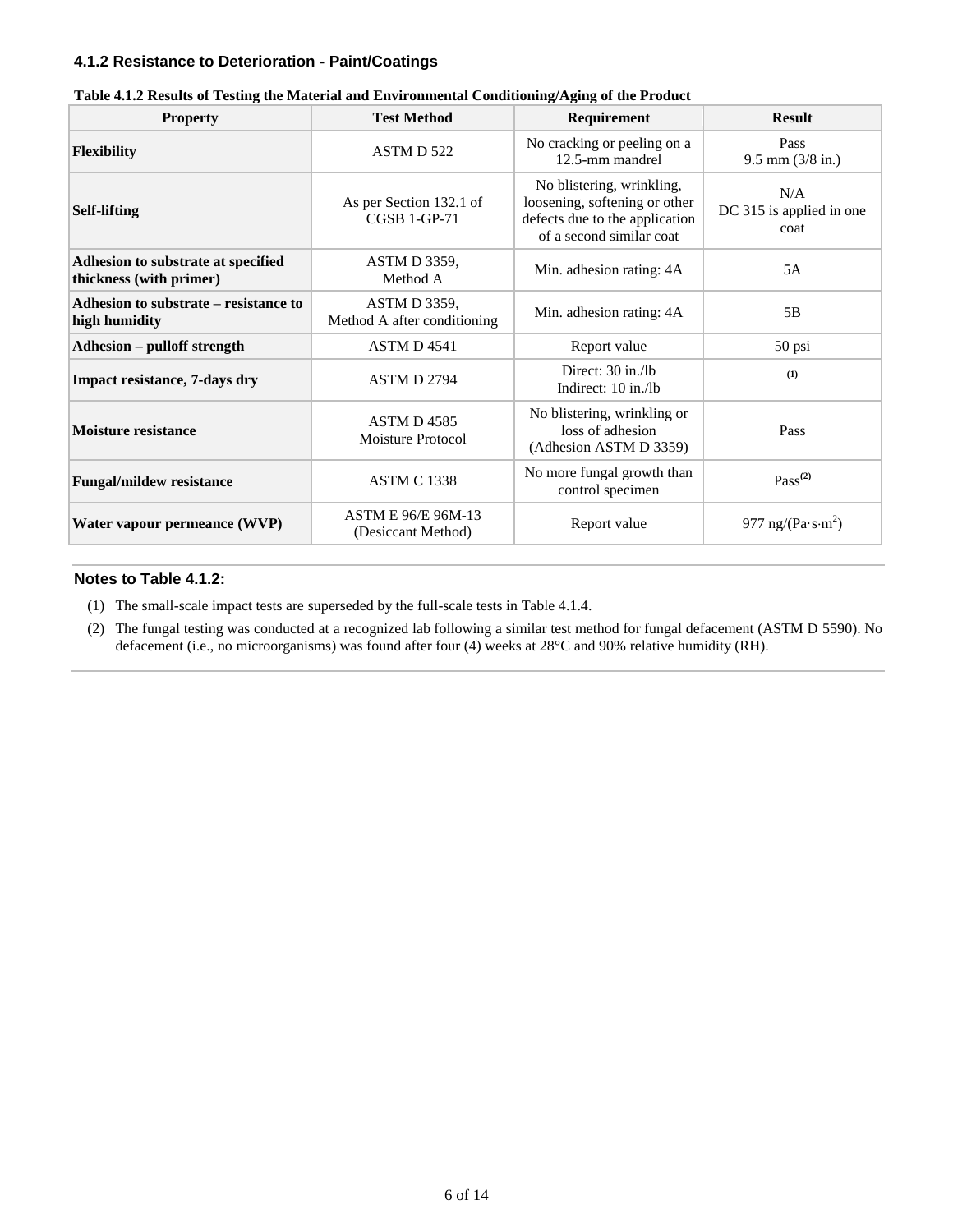### **4.1.3 Thermal Barrier Fire Performance ─ Contribution to Fire Growth (Flashover)**

See Appendix A in this Report for performance-based ISO/CAN/ULC-9705 full-room test to evaluate the time-to-flashover of the thermal barrier.

#### **Property Test Method Result Time to Flashover (minutes:seconds) NBC Acceptable Solutions – Benchmark Performance 11.7-mm oriented strand board (OSB)** ISO/CAN/ULC-9705 Full-scale room test 2:15 **13-mm oak-veneered plywood/13-mm spruce plywood/11.9 DF plywood 1.3-mm spruce 1:18 to 3:03**<br>**plywood/11.9 DF plywood 13-mm particleboard** 2:20 to 2:36 **Insulating wood fibreboard** and the called the called the called the called of the called of the called of the called of the called of the called of the called of the called of the called of the called of the called of th **9.5-mm gypsum board** N/A<sup>(1)</sup> **Cementitious ULC-listed Classification B, Candidate Canadian Canadian Canadian CAN/ULC-S124 compliant thermal barrier** 14:10 **Common Practice (as-built environment) 12.5-mm regular gypsum (MD spray urethane cavity insulation and studs also protected)** ISO/CAN/ULC-9705  $\frac{\text{SUV-conv}(\text{UL}-9/05)}{\text{Full-scale room test}}$  20:00<sup>(2)</sup> **Alternative Solutions IFTI – DC 315: Two Alternative Thermal Barrier Applications (i) 3 mil (WFT) primer and 20 mil (WFT) DC 315 – over MD SPUF (no exposed wood studs)(3)** ISO/CAN/ULC-9705 Full-scale room test Target 10 minutes**(4)** for equivalency to minimum of NBC-acceptable solutions 11:00 **3 mil (WFT) primer and 24 mil (WFT) DC 315 – over MD SPUF (no exposed wood studs)(3)** Target 20 minutes**(5)** for equivalency to 12.7-mm regular gypsum 20:00**(2) IFTI – DC 315: Thermal Barrier Fire Testing with Mechanical Damage to Coating(6) 35 mil WFT with damage/exposed MD SPUF over burner area(6)** ISO/CAN/ULC-9705  $Full-scale room test$  20:00<sup>(2)</sup> **IFTI – DC 315: Thermal Barrier Performance over Various CAN/ULC-S705.1-compliant MD SPUF Benchmark SPUF (CCMC-evaluated): 3 mil (WFT) primer and 20 mil (WFT) DC 315** ISO/CAN/ULC-9705 Full-scale room test 10:00 **3 mil (WFT) primer and 24 mil (WFT) DC 315** 20:00 **9 medium density CAN/ULC-S705.1-compliant foams tested** Full-scale room tests**(7)** Equivalent performance has been demonstrated for CAN/ULC-S705.1-compliant MD spray urethane insulation.

#### **Table 4.1.3 Results of Thermal Barrier Performance Fire Testing − Acceptable and Alternative Solutions**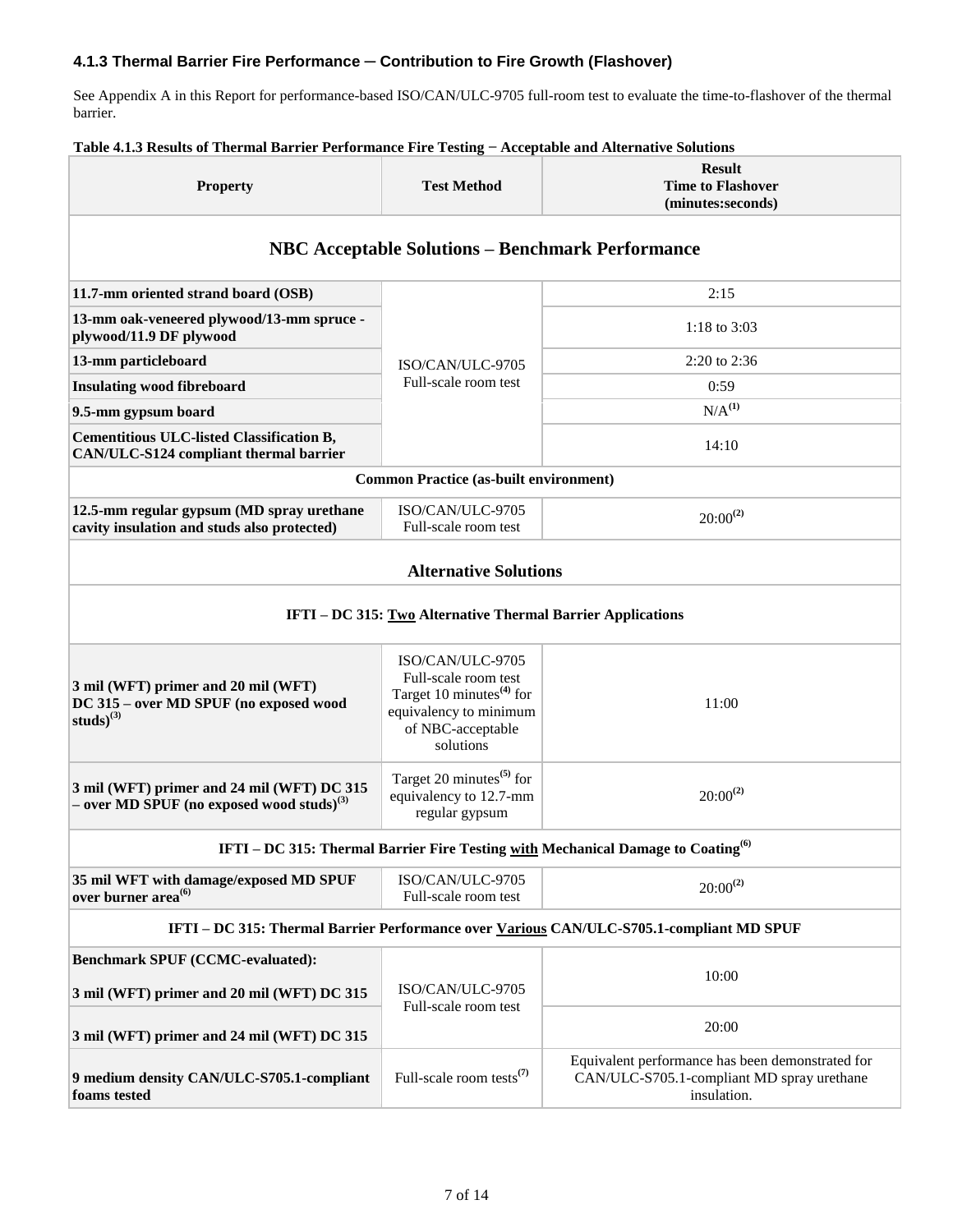### **Notes to Table 4.1.3:**

- (1) Test data for 9.5-mm gypsum board is not available as it does not represent the minimum performance or common practice solution.
- (2) The full-room test procedure, ULC/ISO 9705 terminates the test at the 20-minute (NFPA 286 terminates at the 15-minute mark) if flashover is not reached as this is the target performance for the 12.7 mm gypsum board as a thermal barrier. In cases where the fire test was not terminated, the time-to-flashover could vary from 22-28 minutes. Both 12.7 mm gypsum board and the DC315 did not reach flashover conditions during the 20 minute exposure to fire.
- (3) The majority of room tests were conducted primarily to compare thermal barrier performance over the foam plastic, without exposed studs, so that direct comparison could be achieved. For AHJs that plan to specify that exposed studs or exposed ceiling joists also be protected by the intumescent coating, as is the case with panel products, then the equivalent thickness (primer and DC 315) shall be sprayed over the exposed stud and/or joist member.
- (4) Where the minimum performance of the NBC interior finishes will be deemed acceptable by the AHJ, it is proposed that protection which prevents the foamed plastic from reaching flashover in the first 10 minutes following CAN/ULC-9705 be accepted. This is viewed as a conservative solution given many of the acceptable thermal barriers would lead to flashover after only 1 to 3 minutes.
- (5) As this performance is equivalent to 12.7 mm, it is proposed that this method of protection which prevents the foamed plastic from reaching flashover during the entire 20-minute CAN/ULC-9705 test method be considered as equivalent to a Class B panel-type thermal barrier when tested in accordance with CAN/ULC-S124.
- (6) Based on existing test data where no primer was used, some MD SPUF became exposed to the flame. Due to the close contact of the intumescent coating to the SPUF insulation, the expansion of the coating controlled the fire spread. In comparison to a panel-type thermal barrier which becomes damaged, in a fire the entire cavity of the foam plastic would contribute to the fire spread.
- (7) The Report Holder has conducted multiple full-scale room tests on the MD SPUF. The analysis of the thermal barrier performance of the nine (9) MD SPUF provides confidence that the specified primer and DC 315 coating thicknesses could be assigned the time-to-flashover for all CCMC-evaluated CAN/ULC-S705.1-compliant MD SPUF.
- (8) Cementitious thermal barrier conforming to ULC-listed Classification B, CAN/ULC-S124-compliant. Classification B,. ULC-Listed S124-compliant thermal barrier was tested over 100 mm CCMC-Listed listed CAN/ULC ULC-S705.1-compliant MD spray polyurethane foam insulation.

## **Resistance to Mechanical Damage**

### **Table 4.1.4 Results of Testing the Insulation for Resistance to Mechanical Damage**

| <b>Property</b>                  | <b>Test Method</b>                                     | <b>Result</b>                        |  |  |  |
|----------------------------------|--------------------------------------------------------|--------------------------------------|--|--|--|
| <b>Concentrated Load</b>         |                                                        |                                      |  |  |  |
|                                  | ASTM E $661^{(1)}$                                     |                                      |  |  |  |
| Benchmark (9.5-mm gypsum board)  |                                                        | 154 lb.                              |  |  |  |
| Benchmark (12.7-mm gypsum board) | Full-scale floor panel test procedure                  | 183 lb.                              |  |  |  |
| DC 315 over MD SPUF (18 mil WFT) | Ultimate load applied with a<br>75-mm (3-in.) disc.    | 376 lb.                              |  |  |  |
| DC 315 over MD SPUF (24 mil WFT) |                                                        | 423 lb.                              |  |  |  |
| $DC$ 315 with SPUF $>$ Benchmark |                                                        |                                      |  |  |  |
|                                  | Concentrated Load following Impact Load <sup>(2)</sup> |                                      |  |  |  |
|                                  | ASTM E 661                                             |                                      |  |  |  |
| Benchmark (9.5-mm gypsum board)  | 150 mm impact, 77 lb. proof load                       | Fracture                             |  |  |  |
| Benchmark (12.5-mm gypsum board) | 300 mm impact, 92 lb. proof load                       | Fracture                             |  |  |  |
| DC 315 over MD SPUF (18 mil WFT) | 450 mm impact, 182 lb. <sup>(3)</sup>                  | Small chips (12.5 mm diameter)       |  |  |  |
| DC 315 over MD SPUF (24 mil WFT) | 450 mm impact, 182 lb. <sup>(3)</sup>                  | Small chips (5 mm diameter)          |  |  |  |
|                                  |                                                        | DC 315 with $SPUF^{(5)} >$ Benchmark |  |  |  |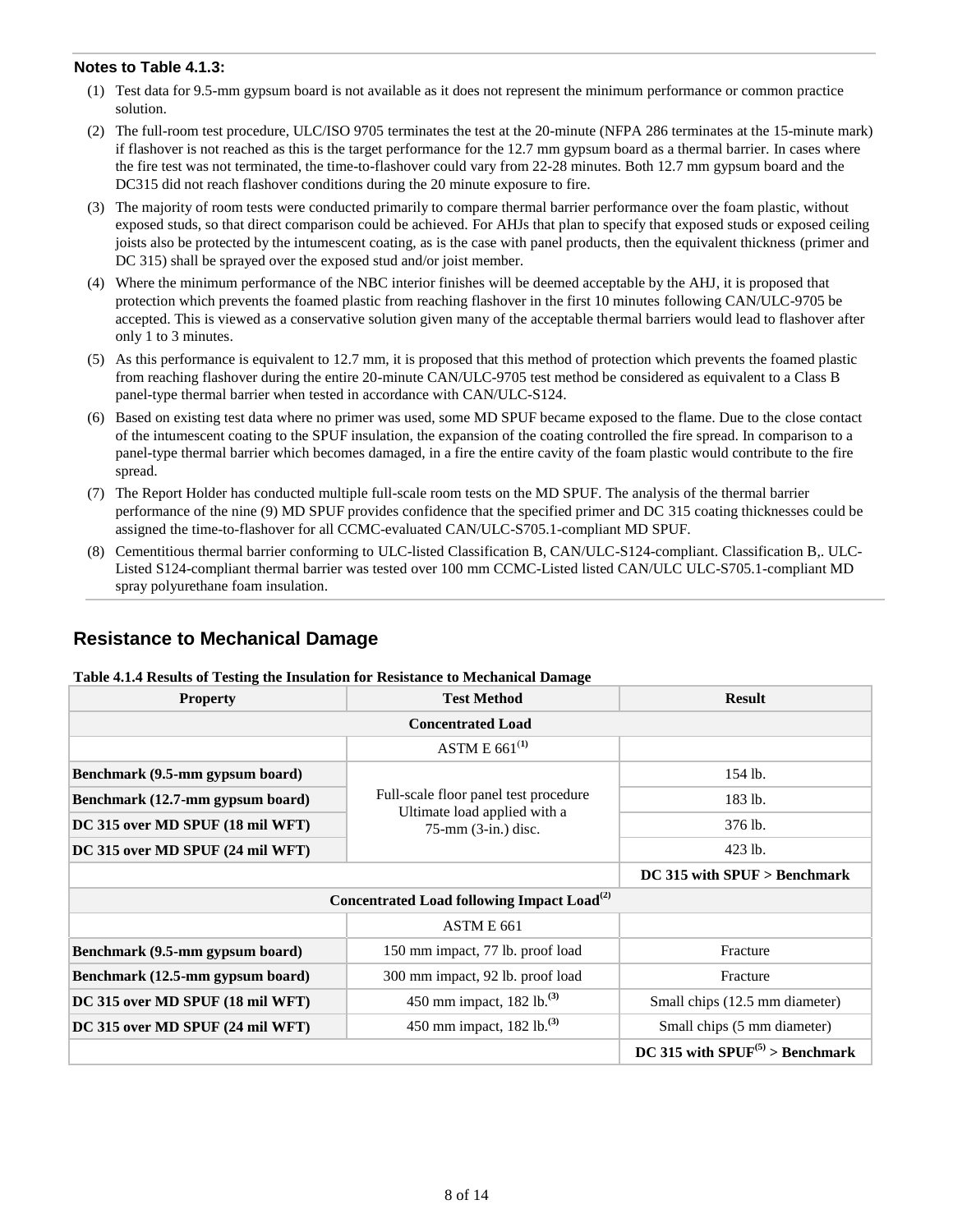| <b>Property</b>                  | <b>Test Method</b>                 | <b>Result</b>                        |
|----------------------------------|------------------------------------|--------------------------------------|
|                                  | Falling Ball Impact <sup>(4)</sup> |                                      |
|                                  | <b>ASTM D 5420</b>                 |                                      |
|                                  | 30 in.                             | Cracking at back                     |
| Benchmark (9.5-mm gypsum board)  | 42 in.                             | Cracking at front                    |
|                                  | 72 in.                             | Penetration foam exposed             |
|                                  | 24 in.                             | Cracking at back                     |
| Benchmark (12.7-mm gypsum board) | 42 in.                             | Cracking at front                    |
|                                  | 78 in.                             | Penetration foam exposed             |
|                                  | 48 in.                             | Cracking                             |
| DC 315 over MD SPUF (18 mil WFT) | $>$ 48 in.                         | No complete exposure of foam         |
| DC 315 over MD SPUF (24 mil WFT) | 48 in.                             | Cracking                             |
|                                  | $>$ 48 in.                         | No complete exposure of foam         |
|                                  |                                    | DC 315 with $SPUF^{(5)} >$ Benchmark |

### **Table 4.1.4 Results of Testing the Insulation for Resistance to Mechanical Damage** (cont'd)

### **Notes to Table 4.1.4:**

- (1) The ASTM E 661 test protocol is a large-scale impact and load test procedure for floor panels. This protocol was used to evaluate the equivalency to gypsum board as the minimum Code-specified mechanical damage protection (i.e., 9.5 mm) and thicker (i.e., 12.7 mm) for the AHJs seeking a higher protection level.
- (2) Ultimate load applied following increased impact loading (30 lb. bag at increasing height). A measure of toughness or strength retention after successive impact energy.
- (3) The same failure load as that applied to 12.5-mm gypsum board was used to evaluate equivalent or better performance.
- (4) A 62.5-mm diameter steel ball is dropped at increasing heights in 150 mm intervals.
- (5) The full-room fire test was conducted with damaged DC 315. The exposed foam was protected by the expanding intumescent coating (see **Table 4.1.3**, Note 6.)

## **4.2 Additional Performance Data Requested by the Report Holder**

Data in this section does not form part of CCMC's opinion in Section 1.

- Flame-spread rating as per ULC S102: over MD SPUF = 25, over cement board = 0.
- DC 315 meets regulations related to contact with food (i.e., potato sheds, etc.)

## **4.3 Additional Health and Safety Data Identified by Third Parties**

A provincial and territorial consultation was conducted to determine the expected scenarios for minimum benchmark performance for both thermal barriers over MD SPUF and minimum mechanical protection of insulation. The consultation findings are outlined in Appendix B and are intended to provide the necessary technical information for decision making by the local AHJ.

## **Report Holder**

International Fireproof Technology Inc. 17528 Von Karman Avenue Irvine, CA 92614 U.S.A.

| Telephone: | 949-975-8588           |
|------------|------------------------|
| Email:     | ptp@painttoprotect.com |
| Web site:  | www.painttoprotect.com |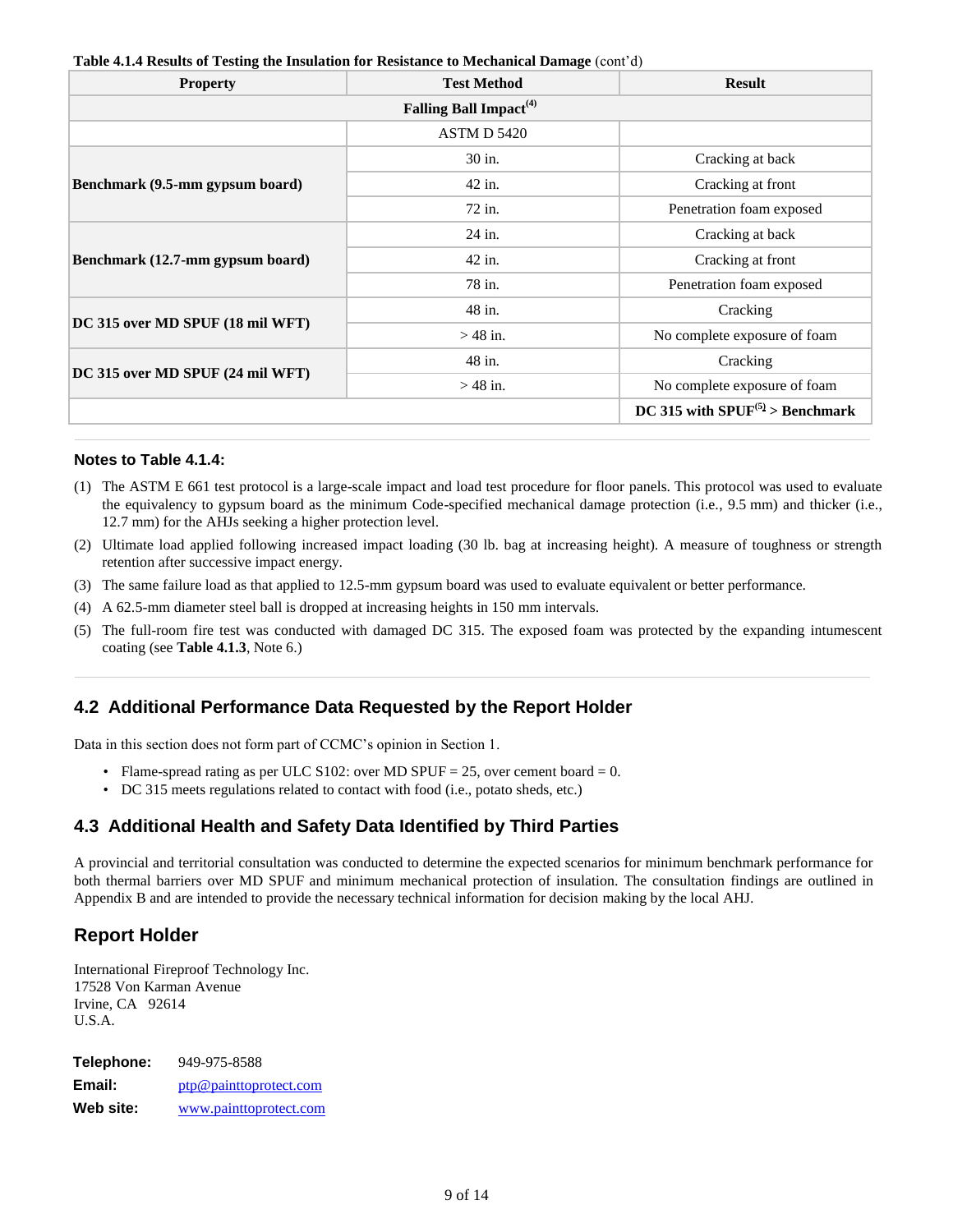# **Plant(s)**

International Carbide Technology Co. Ltd., Republic of China International Fireproof Technology Inc., Irvine, CA, U.S.A.

## **Disclaimer**

*This Report is issued by the Canadian Construction Materials Centre, a program of NRC Construction at the National Research Council of Canada. The Report must be read in the context of the entire CCMC Registry of Product Evaluations, including, without limitation, the introduction therein which sets out important information concerning the interpretation and use of CCMC Evaluation Reports.*

Readers must confirm that the Report is current and has not been withdrawn or superseded by a later issue. Please refer to [http://www.nrc](http://www.nrc-cnrc.gc.ca/eng/solutions/advisory/ccmc_index.html)*[cnrc.gc.ca/eng/solutions/](http://www.nrc-cnrc.gc.ca/eng/solutions/advisory/ccmc_index.html) [advisory/ccmc\\_index.html,](http://www.nrc-cnrc.gc.ca/eng/solutions/advisory/ccmc_index.html) or contact the Canadian Construction Materials Centre, NRC Construction, National Research Council of Canada, 1200 Montreal Road, Ottawa, Ontario, K1A 0R6. Telephone 613-993-6189. Fax 613-952-0268.*

*NRC has evaluated the material, product, system or service described herein only for those characteristics stated herein. The information and opinions in this Report are directed to those who have the appropriate degree of experience to use and apply its contents. This Report is provided without representation, warranty, or guarantee of any kind, expressed, or implied, and the National Research Council of Canada (NRC) provides no endorsement for any evaluated material, product, system or service described herein. NRC accepts no responsibility whatsoever arising in any way from any and all use and reliance on the information contained in this Report. NRC is not undertaking to render professional or other services on behalf of any person or entity nor to perform any duty owed by any person or entity to another person or entity.*

> **Date modified:** 2018-05-17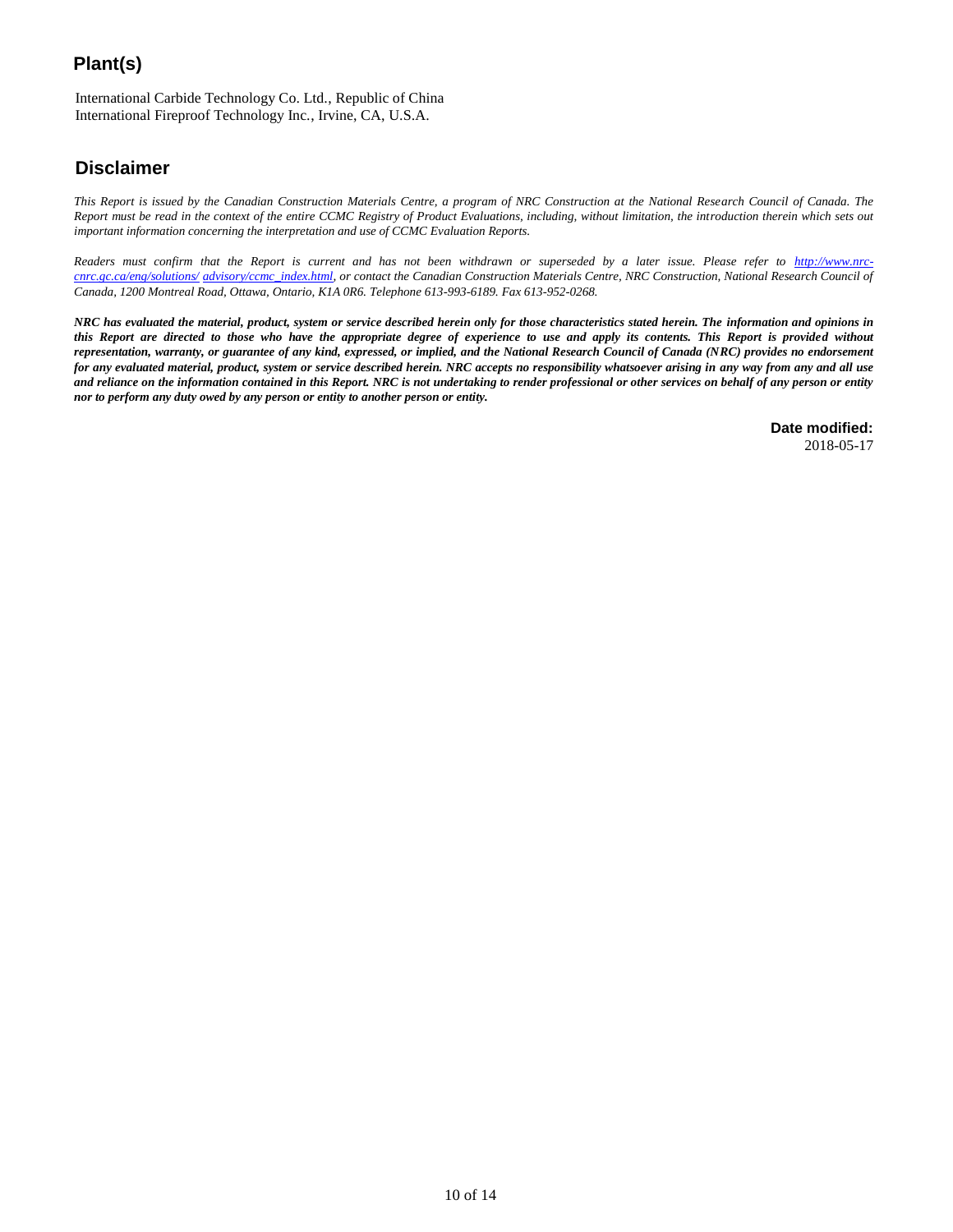## **Appendix A – Thermal Barrier Performance in Fire**

For combustible construction, the NBC 2015 requires foamed plastic insulation that forms part of a wall or ceiling assembly be protected from adjacent spaces other than concealed spaces in attic or roof spaces, crawl spaces and wall assemblies. The intent of this requirement is to limit the probability that foamed plastic insulation will become exposed to a fire or subjected to high temperatures, which could lead to its ignition and contribution to early fire growth and spread and could in turn negatively affect the ability of persons to escape from a fire and cause them harm. The role of the thermal barrier is to retard the contribution of the foam plastic insulation to the fire growth to allow for occupants to evacuate before flashover. The benchmark time-to-flashover is based on the current known performing thermal barriers providing acceptable performance (i.e., acceptable solution).

The CAN/ULC-S124 is a test procedure with a pass or fail assigned, which is prescriptive, with respect to the temperature rise behind the designated thermal barrier. The prescriptive criterion of temperature rise is based on measurements of traditional panel products. However, an intumescent coating requires initial heating before it intumesces. During this initial period, the temperature rises at the interface between the intumescent coating and the foam plastic and may exceed those specified in CAN/ULC-S124 for Classification B.

A more complete assessment of a fire situation is through a performance-based approach as with full-scale room tests. A performancebased full-room test method, CAN/ULC- 9705, which is similar to NFPA 286, was recently promulgated in Canada. Although this test method is similar to the NFPA test method, CAN/ULC- 9705 is considered more severe and, as such, there are differences that make it impossible to directly compare test results. In particular, the ignition source and its heat output prescribed in the Canadian test method are different than in the NFPA 286 test method.

In this evaluation, tests are conducted in conformance with the CAN/ULC- 9705 test method to determine the potential effect of a MD spray polyurethane foam protected using an intumescent coating on the fire growth and fire characteristics. The criterion used in these full-room tests is the 'time-to-flashover.' Flashover is the near-simultaneous ignition of most of the directly exposed combustible material in an enclosed area. The time-to-flashover indicates the time at which fire will spread to other objects in the room remote from the ignition source. In standard room tests such as CAN/ULC-9705, the time at which flashover occurs is determined by the earliest time at which two of the following criteria occur:

- 1. Heat release rate including burner  $\geq 1$  MW.
- 2. Incident heat flux at the floor  $\geq 20$  kW/m<sup>2</sup>.
- 3. Flames through doorway.
- 4. Crumpled paper on floor ignites.
- 5. Average temperature at ceiling in the room exceeds 600ºC.

In addition, similar testing must be undertaken for benchmarking of the NBC-specified acceptable solutions **or** the acceptable solutions specified by the provincial and territorial regulators. Based on the provincial and territorial consultation, the proponent in consultation with the CCMC evaluation officer determined the tests and criteria to be met for the decision making by the local AHJs across Canada.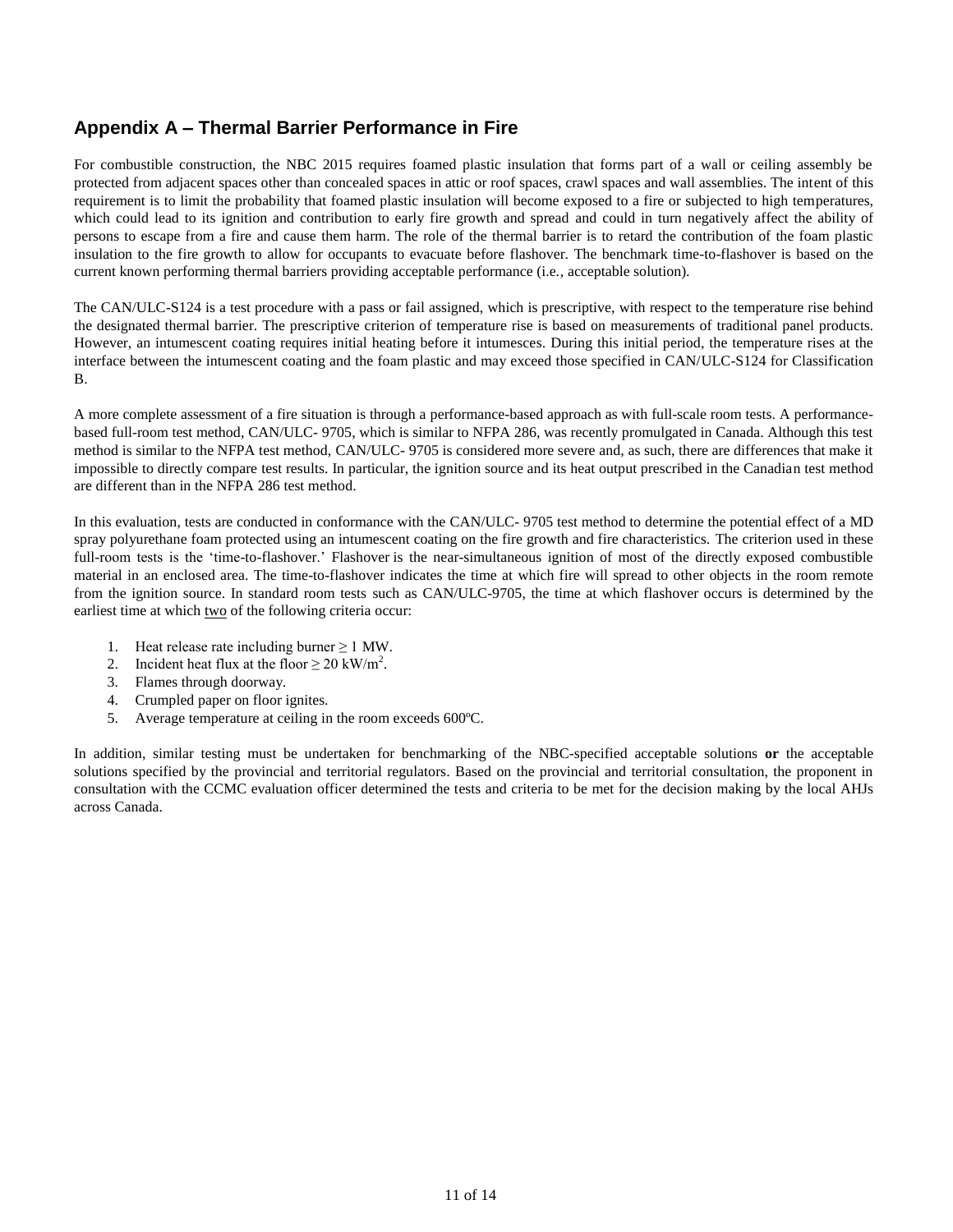# **Appendix B – Provincial and Territorial Consultation**

## **B1 Background**

The consultation of the provinces and territories was conducted from October 2015 to January 2016. Discussions were done on the SPUF applications for single-family house basements and attached garages.

Other applications within Part 9, Buildings could be permitted and other Code provisions may apply (i.e., fire-resistance rating of assembly).

Tables B1, B2 and B3 show compiled responses for benchmark thermal barrier protection based on: (i) the Code minimum (whether it reflects current practice or not); (ii) the current practice and continued performance based on current practice; or (iii) a combination of both.

## **B2 Proponent Decision Making – Rationalizing Benchmarks**

Based on this survey, the proponent has sought to demonstrate equal or better performance of one or more of the jurisdictions by qualifying to the different benchmark levels.

IFTI has sought to qualify their DC 315 product to a benchmark that would capture as many jurisdictions' benchmark performances as possible. The benchmark acceptable solution is 12.7-mm (1/2 in.) gypsum wallboard, which covers all jurisdictions except for: (i) New Brunswick (NB), which requires a higher level of performance for foam plastic; and (ii) Alberta (AB), for attached garage applications whereby they specify explicit Code requirements for a 12.7-mm  $(1/2 \text{ in.})$  gypsum board as an interior finish, beyond the thermal barrier performance requirement.

| Province or Territory <sup>(1)</sup>                                                                                                  | <b>Thermal Barrier Benchmark</b><br>for Basements                | <b>Intumescent Coating to</b><br><b>Cover/Protect SPUF</b><br><b>Cavity Insulation</b><br>Only | <b>Intumescent Coating to</b><br><b>Cover/Protect SPUF Cavity</b><br><b>Insulation and Stud</b><br>Framing |
|---------------------------------------------------------------------------------------------------------------------------------------|------------------------------------------------------------------|------------------------------------------------------------------------------------------------|------------------------------------------------------------------------------------------------------------|
| Nunavut (NU),<br>British Columbia (BC),<br>Nova Scotia (NS),<br><b>Northwest Territories (NWT),</b><br>Manitoba (MB),<br>Alberta (AB) | Fibreboard $-11.1$ mm (7/16 in.)                                 | NU, BC, NWT, MB, AB                                                                            | <b>NS</b>                                                                                                  |
| Yukon Territory (YT),<br>Saskatchewan (SK)<br>Ontario(ON)                                                                             | Drywall $-12.7$ mm $(1/2$ in.)                                   | <b>ON</b>                                                                                      | YT, $SK^{(2)}$                                                                                             |
| Québec (QC)                                                                                                                           | Drywall $-9.5$ mm (3/8 in.)                                      | QC                                                                                             |                                                                                                            |
| <b>New Brunswick (NB)</b>                                                                                                             | Drywall $-15.9$ mm $(5/8$ in.)<br>or 15 min/S101 thermal barrier | <b>NB</b>                                                                                      |                                                                                                            |

### **Table B2.1 Thermal Barrier Protection of Basement SPUF Applications**

### **Notes to Table B2.1:**

- (1) The province or territory that is not covered here is expected to base their decision-making on one of the solutions covered within this matrix.
- (2) The basement studs need to be protected by the intumescent coating only if the basement studs are loadbearing (e.g., permanent wood foundations (PWFs)).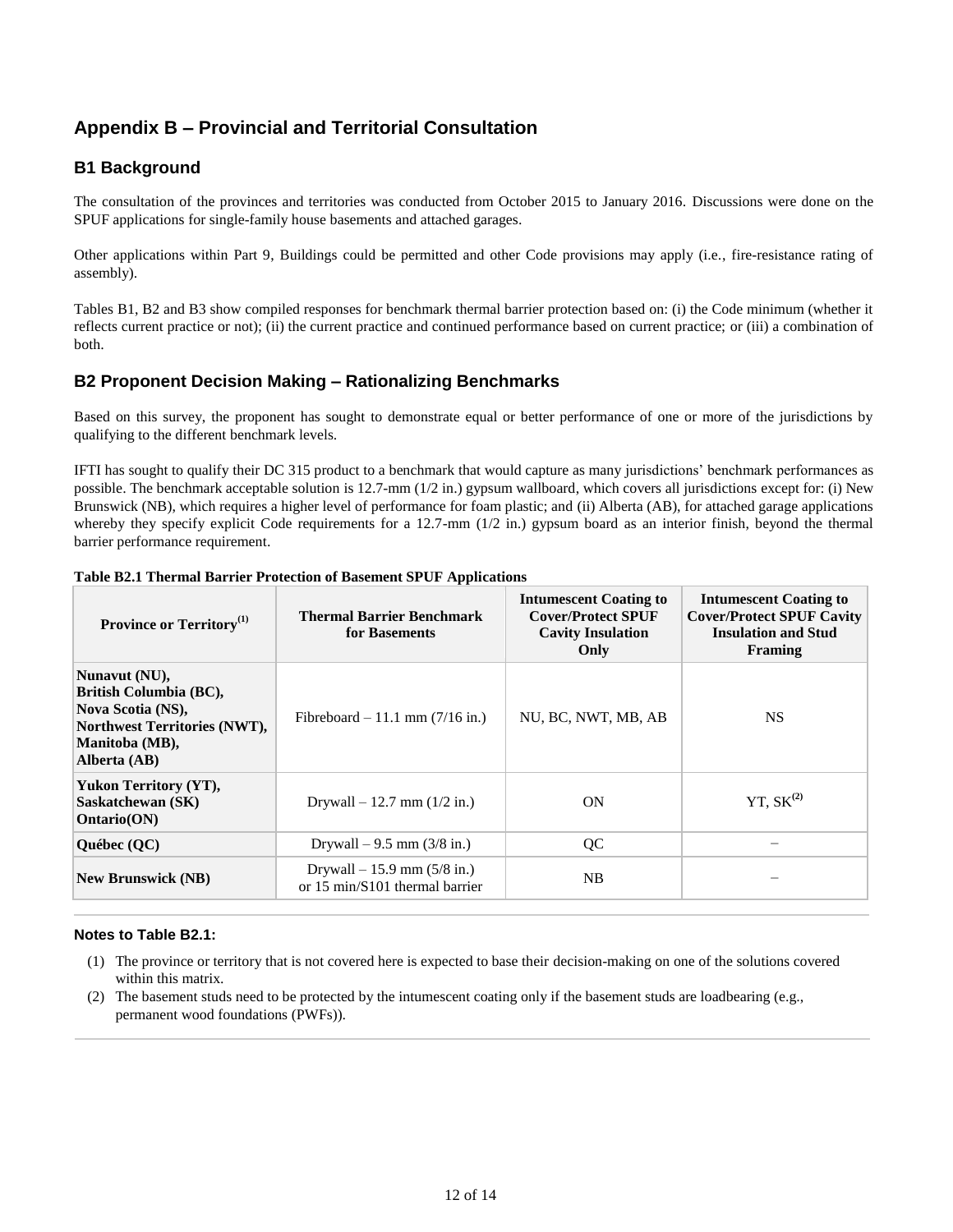| <b>Province or</b><br>$T$ erritory $(1)$ | <b>Thermal Barrier Benchmark for</b><br><b>Attached Garages</b>          | <b>Intumescent Coating to</b><br><b>Cover/Protect SPUF</b><br><b>Cavity Insulation Only</b> | <b>Intumescent Coating to</b><br><b>Cover/Protect SPUF Cavity</b><br><b>Insulation and Studs and Ceiling</b><br><b>Joists</b> |
|------------------------------------------|--------------------------------------------------------------------------|---------------------------------------------------------------------------------------------|-------------------------------------------------------------------------------------------------------------------------------|
| NU, BC, NS, NWT,<br><b>MB</b>            | Fibreboard – 11.1 mm $(7/16$ in.)                                        | NU, BC, NWT, MB                                                                             | NS.                                                                                                                           |
| YT, SK, ON                               | Drywall $-12.7$ mm $(1/2$ in.)                                           | ON                                                                                          | YT, $SK^{(2)}$                                                                                                                |
| <b>QC</b>                                | Drywall $-9.5$ mm $(3/8$ in.)                                            | QC                                                                                          |                                                                                                                               |
| NB                                       | Drywall $-15.8$ mm $(5/8$ in.)<br>or 15 min/S101 thermal barrier         | NB                                                                                          |                                                                                                                               |
| AB                                       | Interior finish mandated $-12.7$ mm<br>$(1/2$ in.) gypsum or 15 min/S101 |                                                                                             | Interior finish over studs, joists,<br>trusses, etc.                                                                          |

### **Table B2.2 Thermal Barrier Protection of Attached Garage SPUF Applications**

### **Notes to Table B2.2:**

- (1) The province or territory not covered here is expected to base their decision-making on one of the solutions covered within this matrix.
- (2) The garage ceiling/floor joists need to be protected by the intumescent coating only if the joists are loadbearing and of engineered wood (e.g., I-joists). Solid-sawn lumber joists do not need to be protected. Loadbearing studs are to be protected.

| <b>Province or</b><br>$T$ erritory $(1)$ | <b>Mechanical Damage Protection for</b><br><b>Insulation – Benchmark</b>             | <b>Attached Garages</b> | <b>Basement Areas</b>  |
|------------------------------------------|--------------------------------------------------------------------------------------|-------------------------|------------------------|
| AB, YT, NU, BC,<br>MB, ON                | Any Code-specified panel – gypsum<br>board, plywood/OSB, hardboard,<br>particleboard | YT, NU, BC, MB, ON      | AB, YT, NU, BC, MB, ON |
| YT, SK, AB                               | Drywall $-12.7$ mm $(1/2$ in.)                                                       | AB, SK                  | <b>SK</b>              |
| NWT, QC                                  | Drywall $-9.5$ mm (3/8 in.)                                                          | NWT, QC                 | NWT, QC                |
| $\overline{\bf NB}$                      | Code-specified panels                                                                | NB                      | NB                     |

**Table B2.3 Protection of Insulation from Mechanical Damage (When Protection Required)**

### **Note to Table B2.3:**

(1) Any province or territory that is not covered here is expected to base their decision-making on one of the solutions covered within this matrix.